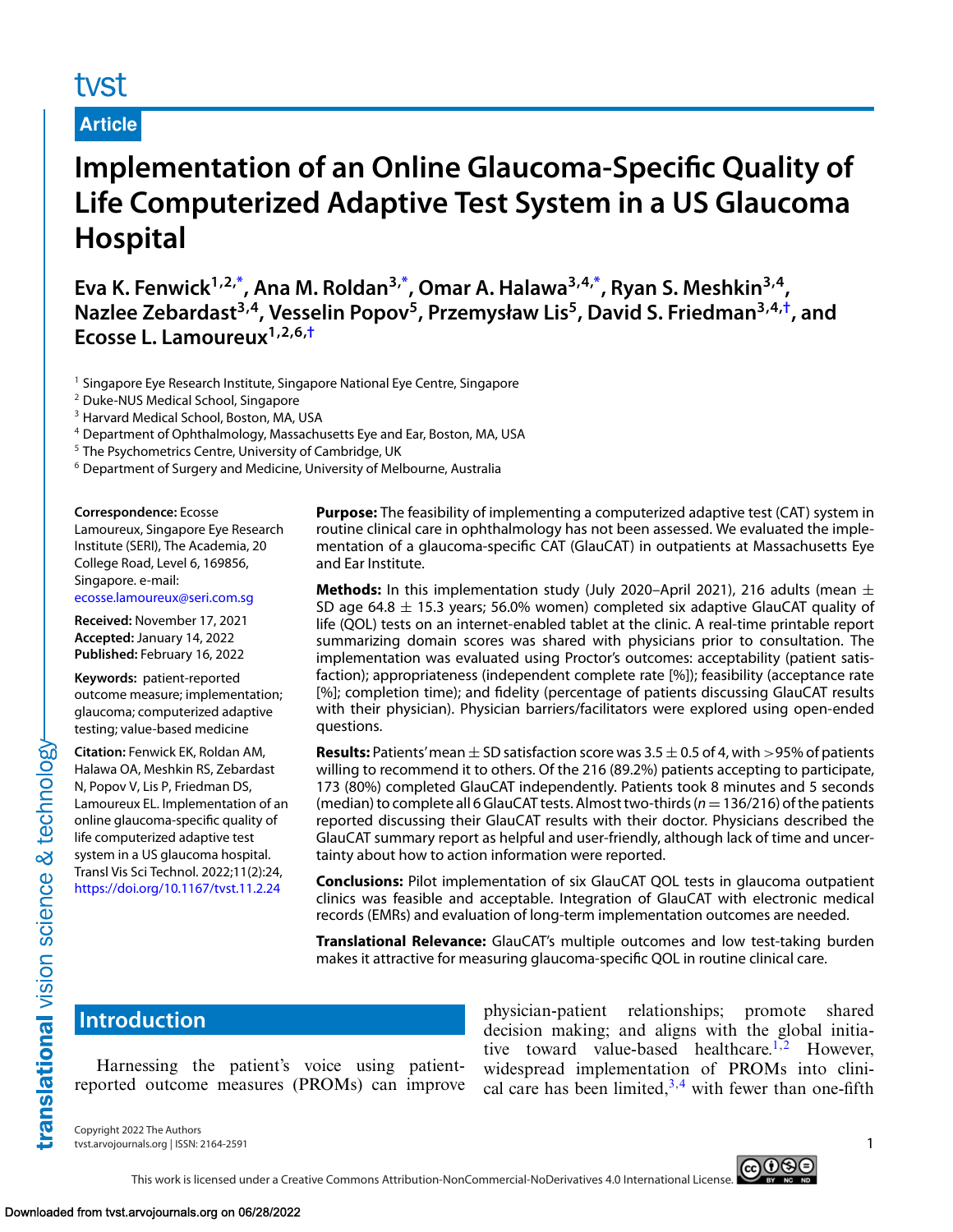of US hospitals regularly reviewing PROMs to guide medical care.<sup>[5](#page-8-0)</sup> Several barriers to implementation have been identified,  $1,6,7$  including training of workforce, acceptance of new workflows, willingness to engage by patients and providers, technology, data accessibility, and security issues,  $6,8$  and limited use of implementa-tion frameworks.<sup>[6](#page-8-0)</sup>

One major inhibitor to PROM uptake in clinical care has been the use of paper-pencil questionnaires, which are often burdensome to answer; and rely on manual data entry and scoring, hindering integration with electronic medical record (EMR) systems.[7](#page-8-0) Electronic PROMs (ePROMs) have addressed some of these limitations by reducing data entry errors and enabling real-time reporting<sup>9</sup>; however, as patients still answer all questions, even those poorly targeted to their underlying level of the construct, they are often not time- or resource-efficient.

Item banking and computerized adaptive testing (CAT) offer an elegant solution to reducing the test-taking burden.<sup>[2,9](#page-8-0)</sup> An item bank is a collection of items (questions) that measures a latent construct (e.g. "Activity limitation"), that have been calibrated on the same scale using Item Response Theory methods. Because items that best target the partic-ipant's "ability" level are selected,<sup>[10](#page-8-0)</sup> fewer items are required to obtain equally precise scores compared to paper-pencil questionnaires. Importantly, the degree of measurement precision required can be specified, such that more or less items can be used for individual assessments or group classifications, respectively.<sup>11</sup> Finally, CAT automates data administration, scoring, and reporting, enabling results to be integrated promptly into feedback and treatment.<sup>[12](#page-8-0)</sup> CAT is gaining momentum in health-related assessment, with the Patient Reported Outcomes Measurement Information System (PROMIS) group successfully implementing several health-related CATs in orthopedic and sports medicine outpatient clinics. $13,14$  $13,14$  However, the feasibility of implementing CAT systems to collect quality of life (QOL) data in ophthalmic outpatient clinics has not yet been tested.

Our group has developed the GlauCAT, a CAT system that measures multiple domains of glaucomaspecific  $QOL$ ,<sup>[15,16](#page-9-0)</sup> using the open-source Concerto Platform. $17,18$  We evaluated the implementation of GlauCAT in outpatient clinics at a tertiary eye care setting in the United States. The goal was to minimize impact on patient flow and provide realtime results in an accessible format for physicians to use in their clinic consultation. We hypothesized that our implementation would demonstrate acceptability (high satisfaction), appropriateness (high percentage of patients completing independently); feasibility (acceptable workflow; high acceptance rate  $[\%]$ ; and low time taken); and fidelity (high percentage of consultations in which GlauCAT results were reviewed).

# **Materials and Methods**

# **Study Design and Population**

This cross-sectional, pilot implementation study included English-speaking adults who presented to the Massachusetts Eye and Ear (MEE) glaucoma clinic in Boston between July 17, 2020, and April 1, 2021 (Supplementary Materials S1). Patients with a history of intraocular surgery within 90 days of presentation or meeting criteria for cognitive impairment on a six-item cognitive impair-ment screener<sup>[19](#page-9-0)</sup> were excluded. Institutional Review Board/Ethics approval was obtained (#2020P000668), and written informed consent was collected from all participants.

# **The GlauCAT System**

GlauCAT measures the impact of glaucoma, associated visual function impairment, and the effectiveness of glaucoma treatments on 12 QOL domains (see Supplementary Materials S1).<sup>15,16</sup> For the current implementation, six domains were selected by the study team (authors E.L., D.F., and E.F.) based on the greatest perceived relevance to patients (Supplementary Table S1), including ocular comfort symptoms  $(n = 22$  items); activity limitation  $(n = 58$  items); mobility ( $n = 20$  items); emotional well-being ( $n =$ 45 items); concerns  $(n = 45$  items); and treatment convenience  $(n = 14$  items), which were administered in random order via an automated randomization feature available in the Concerto platform to mitigate the effect of fatigue on individual domain score averages.

Based on CAT simulations (Firestar-D software), our GlauCAT tests used a provisional standard error of measurement (SEM) of  $< 0.3$  as the stopping rule with a maximum 10-item cap for each domain to minimize the test-taking burden. If the nonapplicable option was selected greater than seven times in one domain, the test ceased without producing a score ('failure to complete'), or similar. Upon test completion, theta scores were automatically stored on a secure Amazon Web Services (AWS) server (Asia-Pacific region, Singapore). To aid interpretation by stakeholders, theta scores (which spanned both negative and positive values) were converted to percentiles using the pnorm() function in R on a scale ranging from 1 to 99,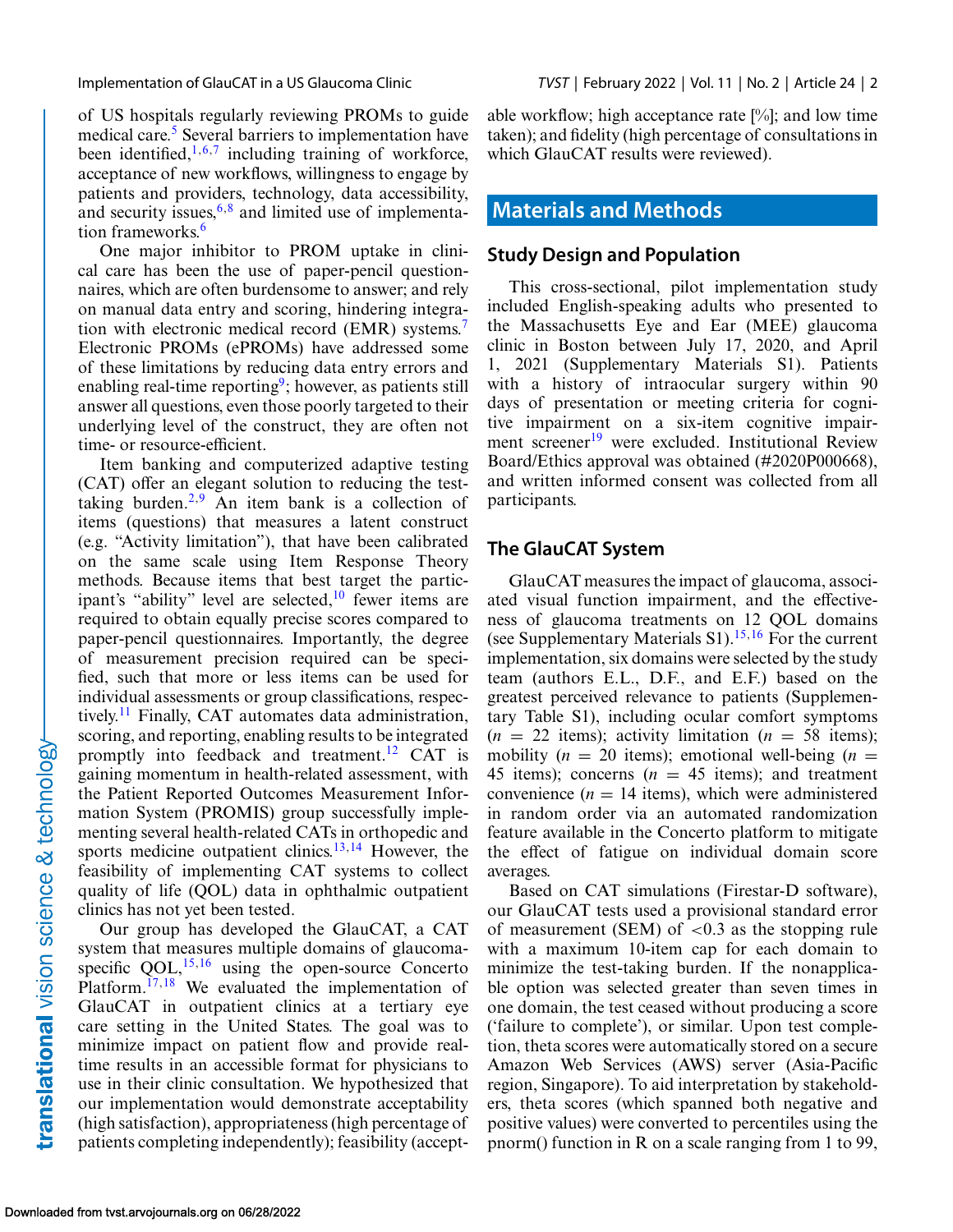#### **MEE GlauCAT Summary Report**

<span id="page-2-0"></span>The MEE GlauCAT tests results are displayed below.

Higher scores indicate better quality of life, lower scores indicate worse quality of life.

Green scores indicate good quality of life; no action needed.

Yellow scores suggest some quality of life issues may be present; discuss results with your patient and monitor ('watchand-wait' approach).

Red scores indicate poor quality of life; discuss results with your patient and consider referral to external services\*.



translational vision science & technology-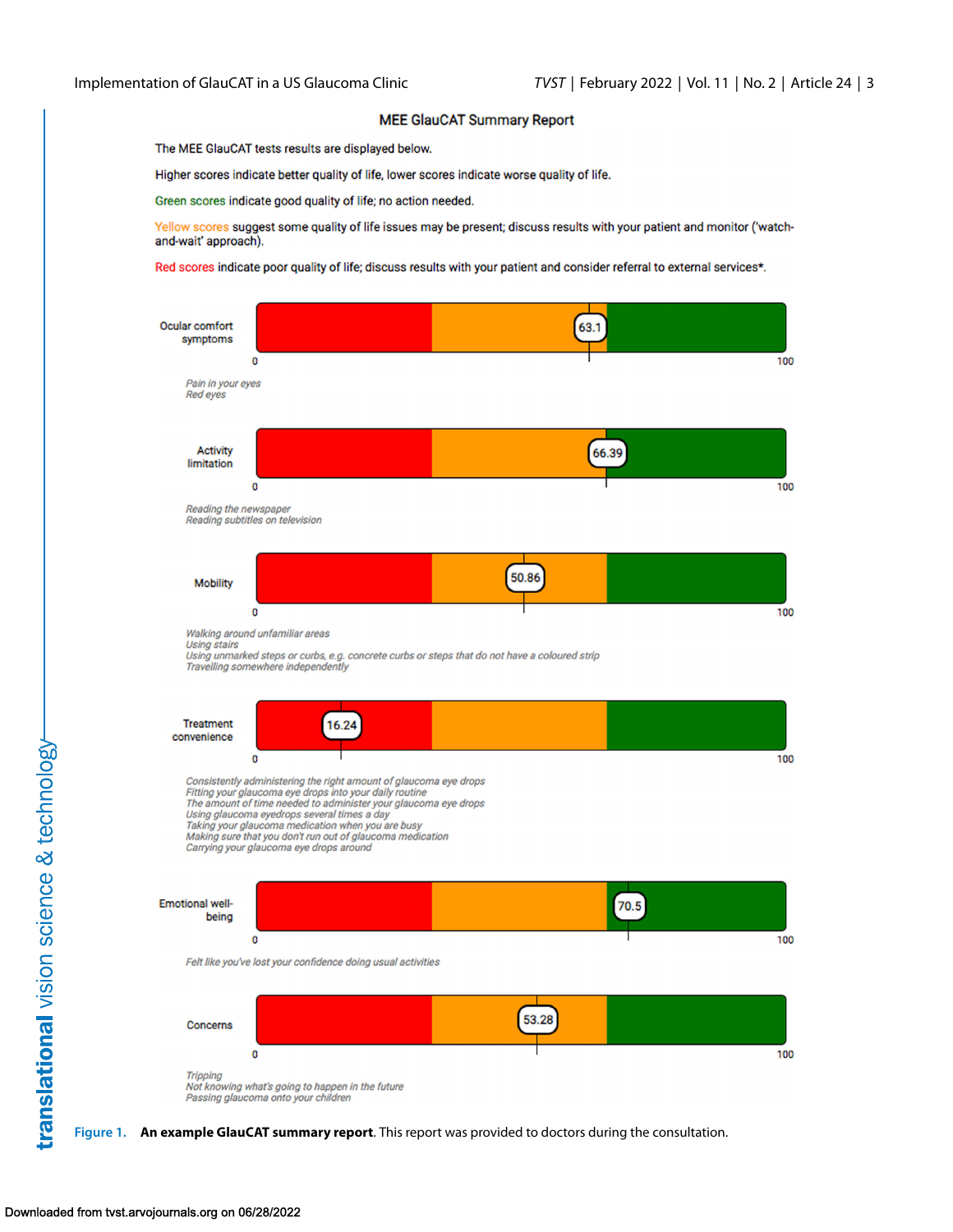<span id="page-3-0"></span>

with higher scores representing better QOL outcomes. Overall results were summarized in a printable report within the context of a traffic light system, where green indicated "good QOL," yellow indicated "some QOL issues present," and red indicated "poor QOL" [\(Fig. 1\)](#page-2-0).

## **Implementation Workflow**

Description of the implementation workflow (see Supplementary Materials S1) follows the Standards for Reporting Implementation Studies (StaRI) guidelines,<sup>20</sup> and our implementation study was based on approaches outlined in Stover and colleagues $21$  and the companion guide to the ISO QOL user's guide to implementing PROMs in clinical practice. $^{22}$  $^{22}$  $^{22}$ 

During the implementation phase, eligible patients were approached by a research assistant (RA) during one or two clinic days per week who explained the purpose and value of collecting GlauCAT data, answered questions, and provided a Frequently Asked Questions document (see Supplementary Materials S1). Participants completed GlauCAT on an internetenabled tablet while waiting to see their glaucoma specialist (Fig. 2). The RA supported the patient taking the GlauCAT tests, if needed. The study team (authors A.R., O.M., and D.F.) regularly communicated via email to the GlauCAT and software developers to request technical or psychometric system enhancements.

Upon test completion, the summary report was printed and shared with physicians to initiate discussion with the patient about their QOL results during the consultation. A manual reporting process was chosen for this pilot implementation as direct linkage of GlauCAT data to EMR via integration with Epic (Verona, WI) was not currently possible.

## **Evaluation Outcomes**

We used Proctor's outcomes<sup>[23](#page-9-0)</sup> to evaluate our pilot implementation project (see Supplementary Materials S1).

Acceptability: was defined as the average score on a nine-item in-house satisfaction survey using a fivepoint Likert scale ranging from "strongly agree" to "strongly disagree." Scores ranged between 0 (lowest satisfaction) and 4 (highest satisfaction).

Appropriateness: was defined both quantitatively and qualitatively: (1) fit of GlauCAT within the patient population, which was measured as the proportion of patients who were able to complete GlauCAT without assistance from the study team; and (2) fit of GlauCAT for the clinic team and perceived relative advantage of GlauCAT compared to usual care, which was explored qualitatively by asking the four participating clinicians the open-ended question: "What did you like about having your patients' GlauCAT results available as part of your clinical consultation, and why?"

Feasibility: was determined by (1) establishment of acceptable technical and functional workflows; (2) acceptance rate (target  $>70\%$ ); (3) proportion of missing items and test non-completion (i.e. tests that were not finished and for which no score was gener-



**Figure 2. GlauCAT Feed Forward Model**. The feed forward model showing the patient journey from registration at clinic to discussion of GlauCAT results with the treating physician and resulting care outcomes.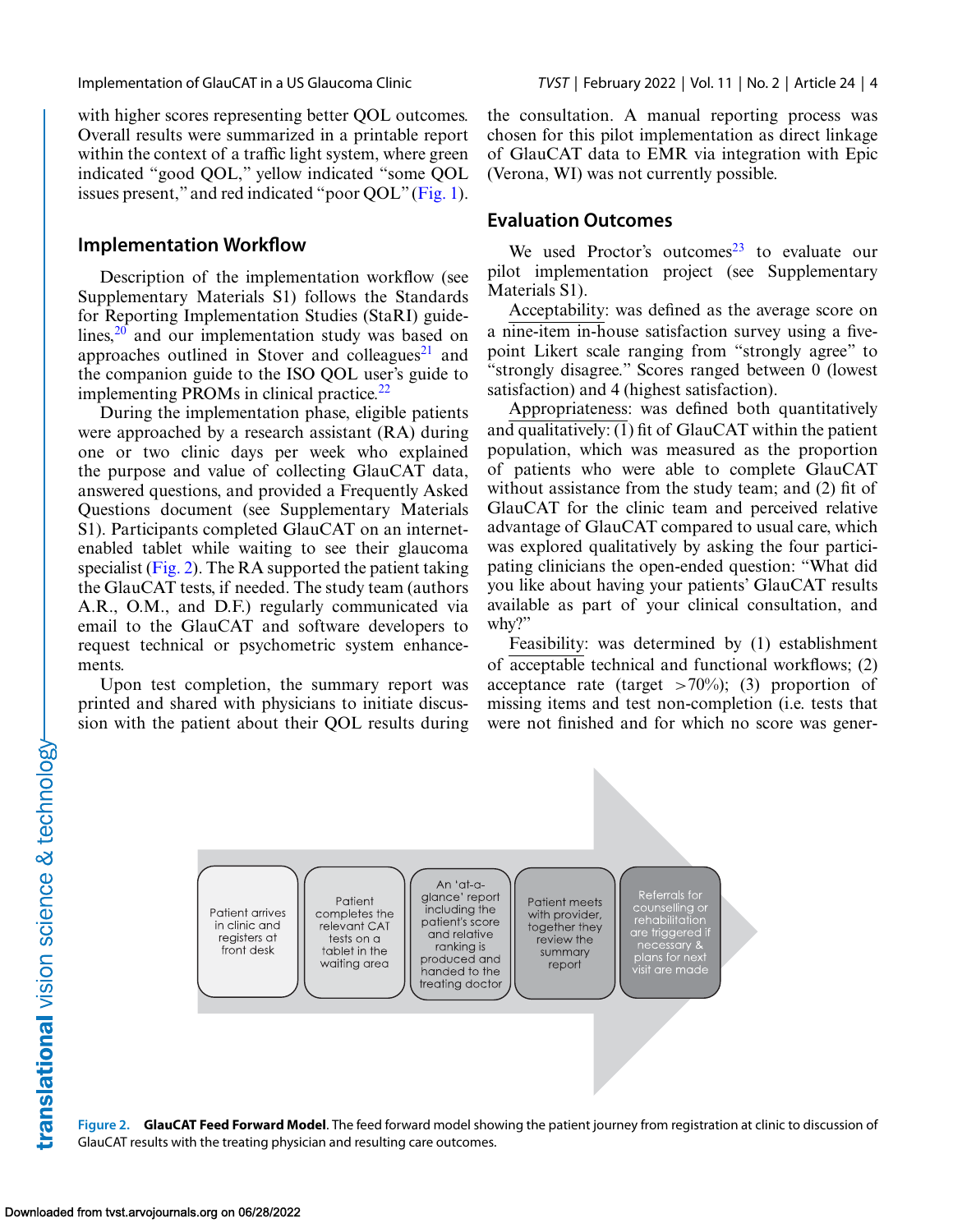ated); (4) median time taken to complete each individual test (automatic start/end time date stamps) and the whole GlauCAT survey (sum of all 6 GlauCAT tests); and (5) mean number of items administered per test, proportion of patients hitting the 10-item maximum cap, and mean measurement precision per test.

Fidelity: was defined as the proportion of patients reporting discussing their GlauCAT results during their consultation in response to the question "Did your doctor discuss your GlauCAT results with you during your consultation? Yes/No."

#### **Insights and Future Plans**

To gain insight into physicians' experience interacting with the GlauCAT system, the four participating physicians were asked two additional open-ended questions: "What didn't you like about having your patients' GlauCAT results available as part of your clinical consultation, and why? and "How would you like to see the GlauCAT test results incorporated into patients' electronic medical records moving forward?"

#### **Statistical Analyses**

Descriptive statistics (means/standard deviation for continuous data and counts/percentages for categorical data) were used to summarize sample characteristics and evaluate implementation outcomes (STATA, version 16.1; StataCorp, College Station, TX). Factors associated with time taken to complete GlauCAT were assessed with univariable linear regression. Stepwise multivariable regression was then run with the final model including only logMAR visual acuity. Regression analyses excluded 39 cases whose total time taken exceeded 20 minutes due to being called away for clinical testing.

### **Results**

Of the 216 patients (mean  $\pm$  standard deviation [SD], age 64.8 years [SD = 15.3], 56.0% women, and 73.6% White), 157 (74.1%) were glaucoma suspects or had early glaucoma, whereas 25 (11.8%) and 24 (11.3%) had moderate or severe defects, respectively (Table 1). Most  $(n = 158, 73.1\%)$  were on glaucoma drops, with 33 (15.3%) patients having never undergone treatment. Mean LogMAR best-corrected visual acuity and visual field mean deviation (better eye) were  $0.15 \pm 0.3$  and  $-4.3 \pm 6.3$ , respectively.

**Table 1.** Sociodemographic and Clinical Characteristics of the 216 Participants

|                                     | GlauCAT      |
|-------------------------------------|--------------|
| Variable                            | Participants |
| Age, mean (SD)                      | 64.8 (15.3)  |
| Female, n (%)                       | 121 (56.0)   |
| Race/ethnicity, n (%)               |              |
| White                               | 159 (73.6)   |
| <b>Black/African American</b>       | 25 (11.6)    |
| Asian                               | 17(7.9)      |
| Hispanic                            | 6(2.8)       |
| Other                               | 5(2.8)       |
| US born, n (%)                      | 158 (73.1)   |
| College-educated, n (%)             | 155 (71.8)   |
| LogMAR VA better eye, mean (SD)     | 0.15(0.30)   |
| Visual field mean deviation better  | $-4.3(6.3)$  |
| eye, dB, mean (SD)                  |              |
| Glaucoma treatment, n (%)           |              |
| No treatment                        | 33 (15.3)    |
| Current drops, no h/o glaucoma      | 76 (35.2)    |
| procedure                           |              |
| History of laser and/or surgery, no | 25(11.6)     |
| current drops                       |              |
| Current drops + h/o glaucoma        | 82 (38.0)    |
| procedure                           |              |
| Number of drops, mean (SD)          | 2.0(1.0)     |
| Glaucoma drops, n (%)               |              |
| None                                | 58 (26.9)    |
| Prostaglandin analogs               | 21(9.7)      |
| <b>Beta blockers</b>                | 25 (11.6)    |
| Alpha agonists                      | 7(3.2)       |
| Carbonic anhydrase inhibitors       | 25 (11.6)    |
| Rho kinase inhibitor                | 11(5.1)      |
| Combined                            | 62 (28.7)    |
| Other                               | 7(3.2)       |
| Surgery type, n (%)                 |              |
| None                                | 169 (78.2)   |
| Trabeculectomy                      | 22 (10.2)    |
| Glaucoma implant surgery            | 13(6.0)      |
| Minimally invasive glaucoma         | 11(5.6)      |
| surgery                             |              |

h/o, history of.

#### **Evaluation Outcomes**

#### **Acceptability**

The patients' mean and median overall satisfaction scores were  $3.5 \pm 0.5$  and 3.8 (interquartile range  $[IQR] = 0.7$  out of 4, respectively [\(Table 2\)](#page-5-0). Most participants reported that the GlauCAT was easy to use  $(n = 204, 94.4\%)$ ; they would recommend it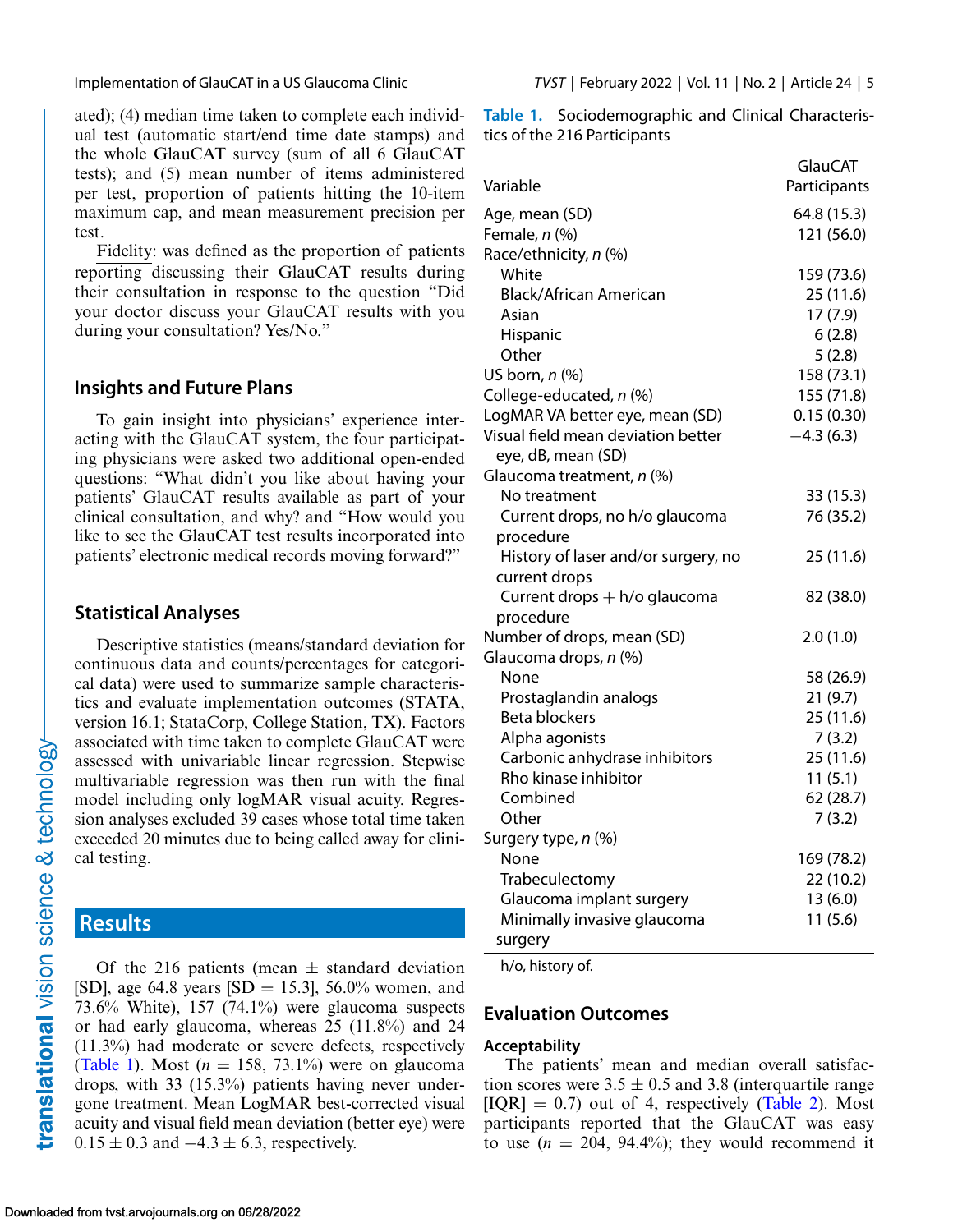#### <span id="page-5-0"></span>**Table 2.** Evaluation of the GlauCAT Pilot Implementation Project at MEEI

| Implementation<br>Science Construct <sup>a</sup> | <b>Value Metric</b>                                                                                                                                                      | <b>Study Result</b>                                                                                                                                                                               |  |  |
|--------------------------------------------------|--------------------------------------------------------------------------------------------------------------------------------------------------------------------------|---------------------------------------------------------------------------------------------------------------------------------------------------------------------------------------------------|--|--|
| Acceptability                                    | Overall satisfaction level                                                                                                                                               | Mean (SD): $3.5 \pm 0.5$                                                                                                                                                                          |  |  |
|                                                  |                                                                                                                                                                          | Median (IQR): 3.8 (0.7)                                                                                                                                                                           |  |  |
|                                                  | Percentage reporting ease of use                                                                                                                                         | 204 (94.4%)                                                                                                                                                                                       |  |  |
|                                                  | Percentage reporting relevance of test items                                                                                                                             | 161 (74.5%)                                                                                                                                                                                       |  |  |
|                                                  | Percentage reporting taking GlauCAT test improved clinic experience                                                                                                      | 126 (58.3%)                                                                                                                                                                                       |  |  |
|                                                  | Percentage reporting discussing GlauCAT results with clinician was useful                                                                                                | 58 (85.2%)                                                                                                                                                                                        |  |  |
|                                                  |                                                                                                                                                                          | Denominator $=$ 136                                                                                                                                                                               |  |  |
|                                                  | Percentage willing to recommend GlauCAT to other patients                                                                                                                | 200 (92.6%)                                                                                                                                                                                       |  |  |
| Appropriateness                                  | Fit of GlauCAT with patient population (e.g. literacy level, technology comfort,<br>meaningful for clinical condition)                                                   | 173/216 (80%) completed GlauCAT without assistance.                                                                                                                                               |  |  |
|                                                  | o Percentage of patients who were able to complete the GlauCAT survey<br>without assistance from the study team                                                          |                                                                                                                                                                                                   |  |  |
|                                                  | Fit of GlauCAT for clinic team (e.g. scores easy to interpret, meaningful for<br>clinical care)                                                                          | "Let's me know issues patients are having. I also like having a score as well<br>as the specific questions to help focus discussion"                                                              |  |  |
|                                                  | o Qualitative assessment of physician feedback                                                                                                                           | "GlauCAT gave me information about the patient's concerns in a simple<br>format that was easy to glance at during a busy clinic."                                                                 |  |  |
|                                                  | Perceived relative advantage of GlauCAT versus usual<br>care                                                                                                             | "It is a great concept to identify patients who may need extra vision<br>rehabilitation services."                                                                                                |  |  |
|                                                  | o Qualitative assessment of physician feedback                                                                                                                           | "The GlauCAT results may have pointed out an unmet need in my patients"<br>"It is always good to spend more time with patients to ask questions about<br>their vision and ADLs."                  |  |  |
| Feasibility                                      | Extent to which technology or electronic health record can be developed or<br>modified to administer GlauCAT and visualize results in a meaningful way<br>for clinicians | See main text results for descriptions.                                                                                                                                                           |  |  |
|                                                  | o Log of updates to improve functionality in response to feedback                                                                                                        |                                                                                                                                                                                                   |  |  |
|                                                  | Acceptance rate >70%                                                                                                                                                     | 216/242 (89.2%) patients agreed to participate                                                                                                                                                    |  |  |
|                                                  | How many and which items are missed or skipped (and identifiable patterns)                                                                                               | None – items must be answered to trigger the next item selection by CAT.                                                                                                                          |  |  |
|                                                  | Number of tests that were not finished (i.e. no score was generated for the<br>patient)?                                                                                 | 34/1706 (2.0%)                                                                                                                                                                                    |  |  |
|                                                  | Number of tests that were duplicated (i.e. > 1 score was generated for the<br>same test for a single participant)?                                                       | 45/1706 (2.6%)                                                                                                                                                                                    |  |  |
|                                                  | Length of time for patients to complete the full GlauCAT survey                                                                                                          | Mean time to complete the whole GlauCAT survey was 13:19.                                                                                                                                         |  |  |
|                                                  | o Age/ethnicity not associated with longer time taken to complete GlauCAT                                                                                                | Median time to complete the whole GlauCAT survey was 8:05.<br>o Patients who were Black took, on average, 5.6 mins longer to<br>complete the GlauCAT survey, compared to patients who were White. |  |  |
|                                                  | Length of time for patients to complete individual tests                                                                                                                 | See Table 2.                                                                                                                                                                                      |  |  |
|                                                  | Mean no. of items administered per test                                                                                                                                  | See Table 2.                                                                                                                                                                                      |  |  |
|                                                  | Percentage patients who met the item cap per domain                                                                                                                      | See Table 2.                                                                                                                                                                                      |  |  |
| Fidelity                                         | Percentage of encounters in which clinician reviewed the GlauCAT results<br>during the consultation                                                                      | 136 (63.0%)                                                                                                                                                                                       |  |  |

<sup>a</sup>Based on Proctor's outcomes<sup>23</sup> and presentation provided in Stover and colleagues.<sup>21</sup> ADL, activity of daily living.

 $(n = 200, 92.6\%)$ ; its items were relevant  $(n = 161,$ 74.5%); and it improved clinic experience  $(n = 126,$ 58.3%). Of the 136 patients who discussed their GlauCAT QOL results with their doctor, 58 (85.2%) felt it was useful. Indeed, patients who reported discussing their test results with their doctor were significantly more likely to report improved clinic experience ( $\chi^2 = 11.6$ ,  $P = 0.001$ ). Compared to those who didn't report discussing their test results.

#### **Appropriateness**

Most participants  $(n = 173, 80\%)$  were able to complete the GlauCAT without assistance from the study team. Reasons for needing assistance included lack of comfort using the technology and unable to see the screen due to vision impairment.

Qualitative feedback from physicians was generally positive, with the GlauCAT summary report described as easy to use and of high perceived value (Table 2):

"*The results gave me a quick at-a-glance summary of how the patients feel that they are doing and allow me to efficiently go to what concerns them the most.*"

#### **Feasibility**

Iterative amendments to the intervention were made based on feedback from the study team. For example, items which received the two "worst" responses (e.g. "unable to do," or "a lot of difficulty") were added to the summary report (see [Fig. 2\)](#page-3-0) to focus the physicianpatient discussion onto key topics (see Supplementary Materials S1).

The acceptance rate was high, with 216 (89.2%) patients accepting to participate when approached. There were no missing data for items, as all items must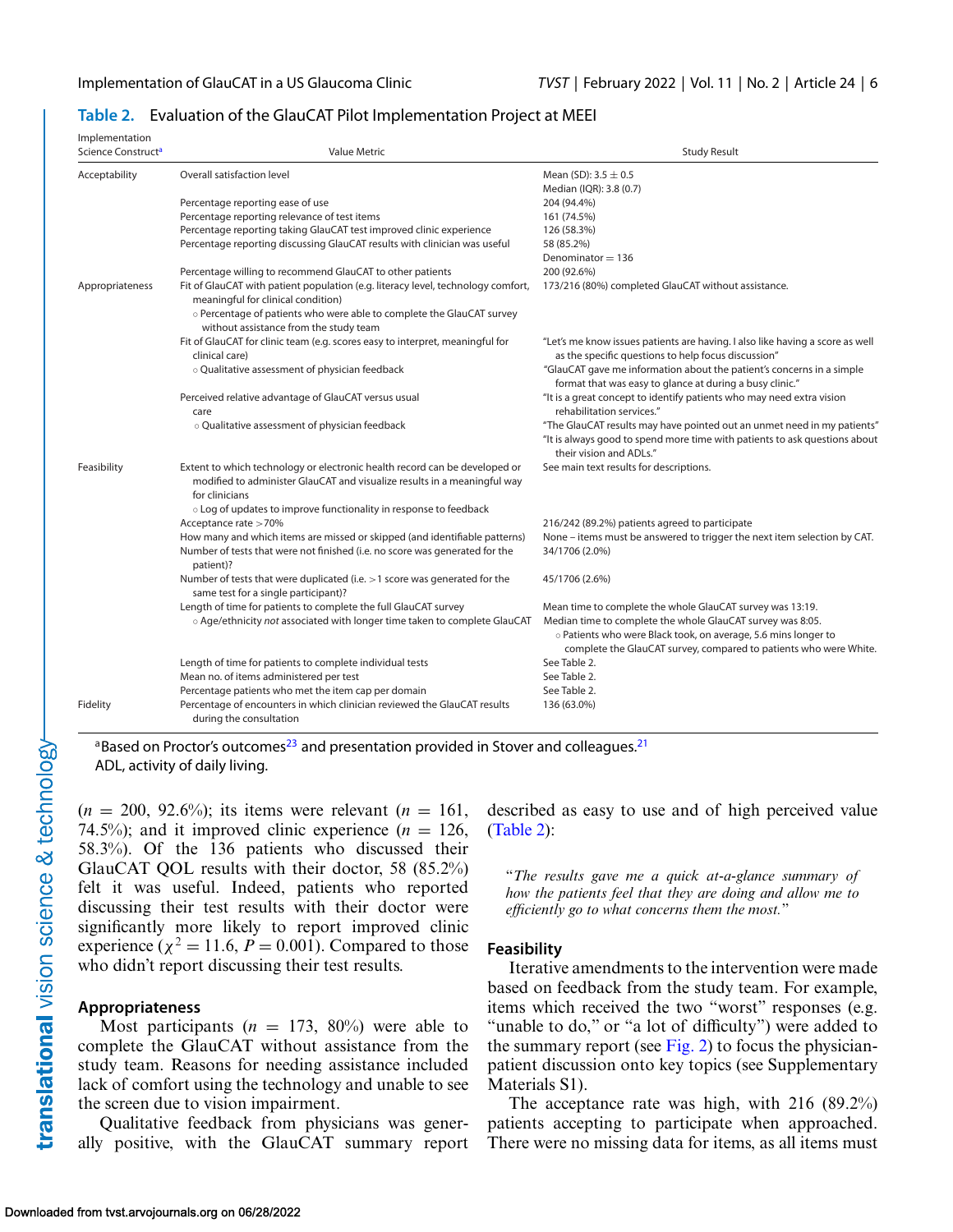| Participants,<br>$N = 216$  | No. Items<br>Administered, Mean | 10-Item Cap,<br>n(%)    | SEM, Mean | Time Taken,<br>Mean (SD) | Time Taken,<br>Median (IQR) |
|-----------------------------|---------------------------------|-------------------------|-----------|--------------------------|-----------------------------|
| Ocular comfort              | 7.8                             | 95 (44.0%)              | 0.34      | 2:35(3:37)               | 2:00(1:02)                  |
| <b>Activity limitation</b>  | 8.6                             | 80 (37.0%)              | 0.35      | 2:55(6:32)               | 1:26(1:00)                  |
| Mobility                    | 9.2                             | 113 (52.3%)             | 0.36      | 2:30(4:54)               | 1:20(1:00)                  |
| <b>Emotional well-being</b> | 8.5                             | 128 (59.3%)             | 0.35      | 1:58(4:27)               | 1:00(1:09)                  |
| Concerns                    | 6.1                             | 29 (13.4%)              | 0.32      | 1:23(2:16)               | 1:00(0:29)                  |
| Treatment convenience       | 8.5                             | 76 (44.4%) <sup>a</sup> | 0.40      | 1:58(3:13)               | 1:19(1:00)                  |

**Table 3.** Number of Items Administered, and Time Taken to Answer the GlauCAT Tests, Overall and per Quality of Life Domain

<sup>a</sup>Denominator  $n = 171$  as 45 did not answer this domain due to not being on glaucoma treatment.

 $SD =$  standard deviation;  $IQR =$  interquartile range; SEM = standard error of measurement.

receive a response for the CAT to administer the next item. Of the 1701 tests administered, 34 (2.0%) did not complete and did not generate a score, and 45 (2.6%) were administered more than once for some participants (Supplementary Table S3).

The median time taken to complete the full GlauCAT test battery [\(Table 2\)](#page-5-0) was 8 minutes and 5 seconds (mean  $= 13$  minutes and 19 seconds). Thirtynine tests recorded times between 20 minutes and 1 hour, and 9 minutes due to patients being called away for clinical testing. The mean time taken per GlauCAT domain ranged from 1 minute and 23 seconds for the concerns domain to 2 minutes and 55 seconds for the activity limitation domain (Table 3). In a stepwise multivariable regression model, worse bestcorrected visual acuity was associated with longer total time taken (seconds), with each 0.1 LogMAR increase corresponding to a 22.2 second increase in total time taken (*P* value  $= 0.003$ ; Supplementary Table S4).

The mean number of items administered per test ranged from 6.1 for the concerns and 9.2 for the mobility domains (Table 3). The proportion of patients hitting the 10-item cap ranged from 13.4% for concerns to 59.3% for emotional well-being domains. Despite this, mean SEM per test was close to the target stopping rule of  $\langle 0.3$ , ranging from 0.32 (reliability  $=$  approximately 0.90) for concerns to 0.40 (reliabil $ity = approximately 0.84$ ) for treatment convenience domains (Table 3).

#### **Fidelity**

Almost two-thirds  $(n = 136/216)$  of patients reported discussing their GlauCAT results with their doctors.

# **Insights and Future Plans**

Some physicians reported being too busy to engage in conversations about QOL with all patients, especially

when behind in the clinic. Uncertainty around how to interpret the report and handle the information was also mentioned (see Supplementary Materials S1).

The optimal workflow was described as patients answering GlauCAT *before* attending the clinic, with full integration of GlauCAT scores into the EMRs to streamline the process and promote usage. Targeted provider engagement approaches and a clinician "champion" were also deemed essential to encourage uptake of the CAT system in clinical care and increase satisfaction among providers.

## **Discussion**

Our implementation of six GlauCAT QOL domain tests in outpatient glaucoma clinics demonstrated high rates (>80%) of patient satisfaction, acceptance, and independent completion. Uptake of the GlauCAT summary report was promising, with 63% of patients reporting that their physicians discussed their results. The GlauCAT completion time was fast (median  $=$ approximately 8 minutes) and efficient (mean  $= 6-$ 9 items/domain). Although feedback from clinicians was generally positive, lack of time and uncertainty about interpreting and applying GlauCAT results were reported. The next phase of this implementation aims to enable pre-clinic test administration via a secure web link and full integration of the GlauCAT-EMR systems.

Most patients reported that GlauCAT was easy and quick to complete; and that the questions were relevant. Our average satisfaction score of 3.5/4 points is similar to studies evaluating implementation of ePROMs in other outpatient settings, like orthope- $\frac{d}{dx}$  and oncology,<sup>[25](#page-9-0)</sup> where patient satisfaction scores of approximately 80% were reported. Our finding that almost 90% of patients agreed to take the GlauCAT test is similar<sup>13,[24](#page-9-0)</sup> or higher<sup>[26](#page-9-0)</sup> than other ePROM or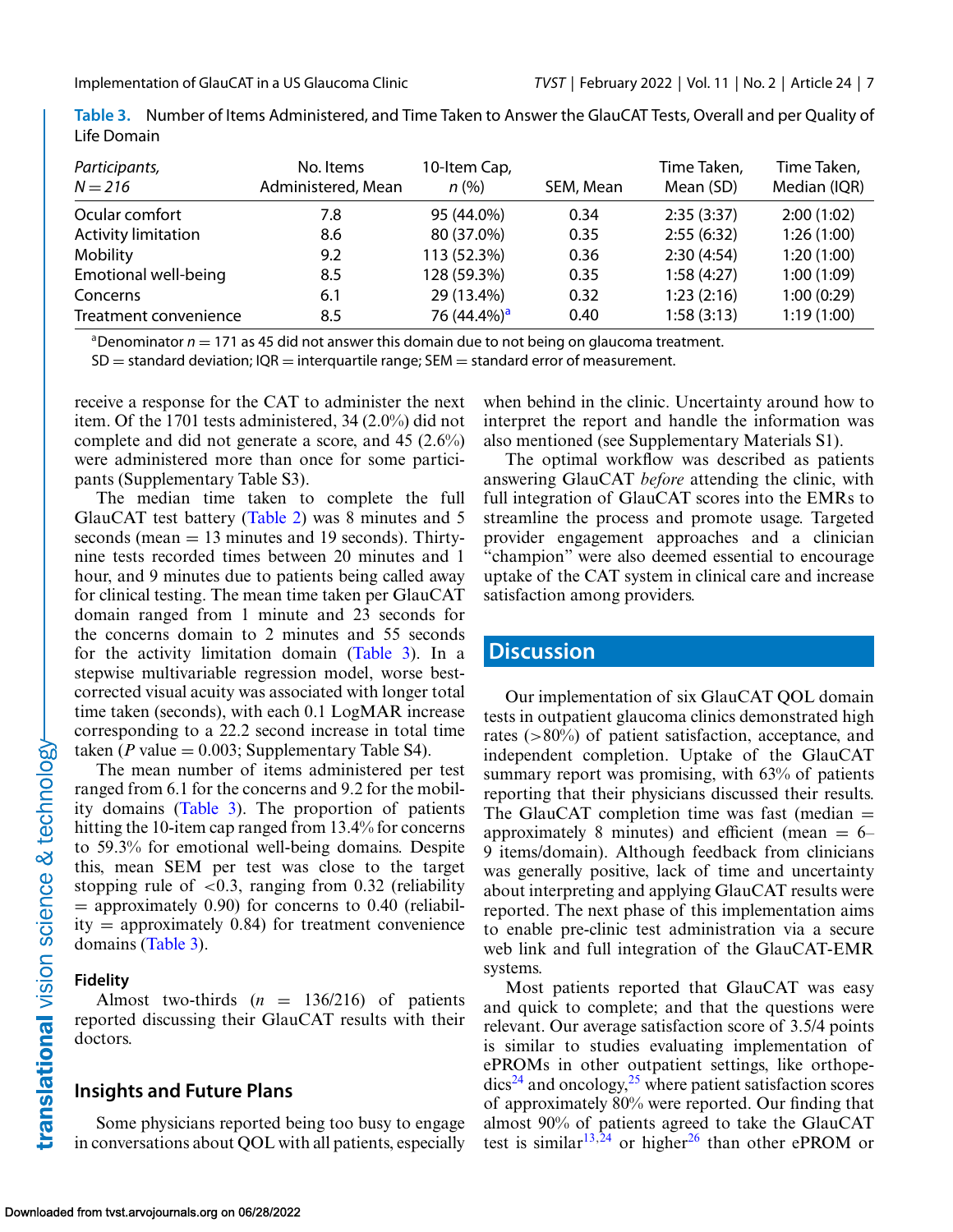CAT implementation studies, supporting the feasibility of assessing PROMs in healthcare.

Like other CAT implementation studies,  $13,26,27$  $13,26,27$  our GlauCAT tests took, on average, 1.5 to 3 minutes to complete, highlighting the effectiveness of CAT in delivering efficient, low-burden PROM measurement. Indeed, GlauCAT provided 6 important QOL outcomes in <10 minutes (median), which compares promisingly with many paper-pencil PROMs that provide only 1 to 2 outcomes in a similar amount of time. Not unexpectedly, a 1-line loss of vision added, on average, 22 seconds to test-taking time, likely due to difficulty viewing the items on the screen. This is similar to a study of vision impaired pediatric patients attending a UK ophthalmology clinic, where those with visual acuity worse than 0.72 LogMAR took significantly longer to complete ePROMs compared to those with less severe vision impairment. $^{28}$  $^{28}$  $^{28}$  Future versions of GlauCAT will incorporate screen-reader accessibility and test-to-speech functions to ensure that visually impaired patients are not disadvantaged.

Although the GlauCAT tests required only 6 to 9 items per domain on average, many (13–59%) patients hit the 10-item cap, likely because most patients had early glaucoma and good visual function, and consistently reported "no difficulty" making it difficult to obtain score estimates. Indeed, compared to those who did not hit the 10-item cap, those who did had significantly  $(P < 0.001)$  better visual fields. Without the cap, these very "able" patients would have been administered additional items to increase measurement precision, unnecessarily increasing the test-taking burden. Future CAT simulation studies examining mean items administered to reach a given SEM by different ability levels would inform the best compromise between test efficiency and precision in real-world clinical CAT applications.

Uptake was promising, with almost two-thirds of the patients reporting that their physician discussed their GlauCAT results with them. However, as participating physicians were sympathetic to incorporating PROM data in clinical care, our uptake rate may be inflated. Moreover, we did not document *how* clinicians interacted with GlauCAT data and whether there were measurable improvements in doctor-patient communication, nor did we explore if competing interests, such as lengthy discussions of treatment plans/medication regimes, were associated with less likelihood of discussing GlauCAT results. As such, more work is needed in this area. $29$  An important physician-led improvement to the GlauCAT intervention involved listing the most challenging items on the reports, similar to recommendations by Stover and colleagues where alerts were triggered by the two "worst" responses in PROMs implemented in routine cancer care. $30$  These "guiding items" facilitated interpretation of the overall GlauCAT domain scores and reportedly resulted in more fruitful doctor-patient discussions. Unlike research, where group reporting of PROM data is central, PROMs used in clinical care must enable interpretation of an individual's score in the context of their experience. $31$ 

Having an RA facilitator to immediately troubleshoot issues and provide frequent feedback maintained implementation momentum and prevented frustration from stakeholders. This is similar to a study implementing PROMs at a medical oncology outpatient department in Australia, where the facilitator role was deemed essential to the success of the implementation[.32](#page-9-0) Importantly, four of five patients completed the survey independently, suggesting that implementation of GlauCAT may be sustainable in the long-term even without a facilitator. Ecological momentary assessment, whereby a patient can report on symptoms etc. close in time to the experience repeatedly over time via a smart device,  $33 \text{ might}$  $33 \text{ might}$  provide another, sustainable means to better understand fluctuations in glaucoma-related QOL between clinic appointments.

The main physician-reported barriers to implementing GlauCAT were lack of time and uncertainty around how to use the information, which are similar to those reported in related studies<sup>[25,26](#page-9-0)</sup> and suggest that physicians may need assistance to efficiently synthesize QOL information into clinical care processes. A lack of engagement by some patients also demonstrates the importance of providing information to patients about the value of collecting patient-reported outcome (PRO) data[.34](#page-9-0)

The next phase of our implementation involves linking our GlauCAT with the EMR system (Epic) in use at MEE to automate data transfer and enable integration with scheduling software, which will relieve staff burden and reduce error sources. Integration with EMR is a known barrier to PROM implementation due to interoperability and system infrastructure issues.<sup>[34](#page-9-0)</sup> However, several studies<sup>[13,](#page-8-0)[27](#page-9-0)</sup> have managed to overcome these technical barriers through dedicated information technology and software programmer teams. Enabling patients to complete the GlauCAT tests at home via a secure automated link is planned, which is especially pertinent in the era of coronavirus disease 2019 (COVID-19), where patients are reluctant to attend the clinic or share tablets. Completion rates for at-home versus in-clinic GlauCAT assessments will also be assessed. $24$ 

Our use of implementation frameworks to guide this pilot study is an important strength. Other strengths include use of internet-enabled tablets with data plans rather than relying on WiFi, which can provide intermittent coverage that disrupts data collec-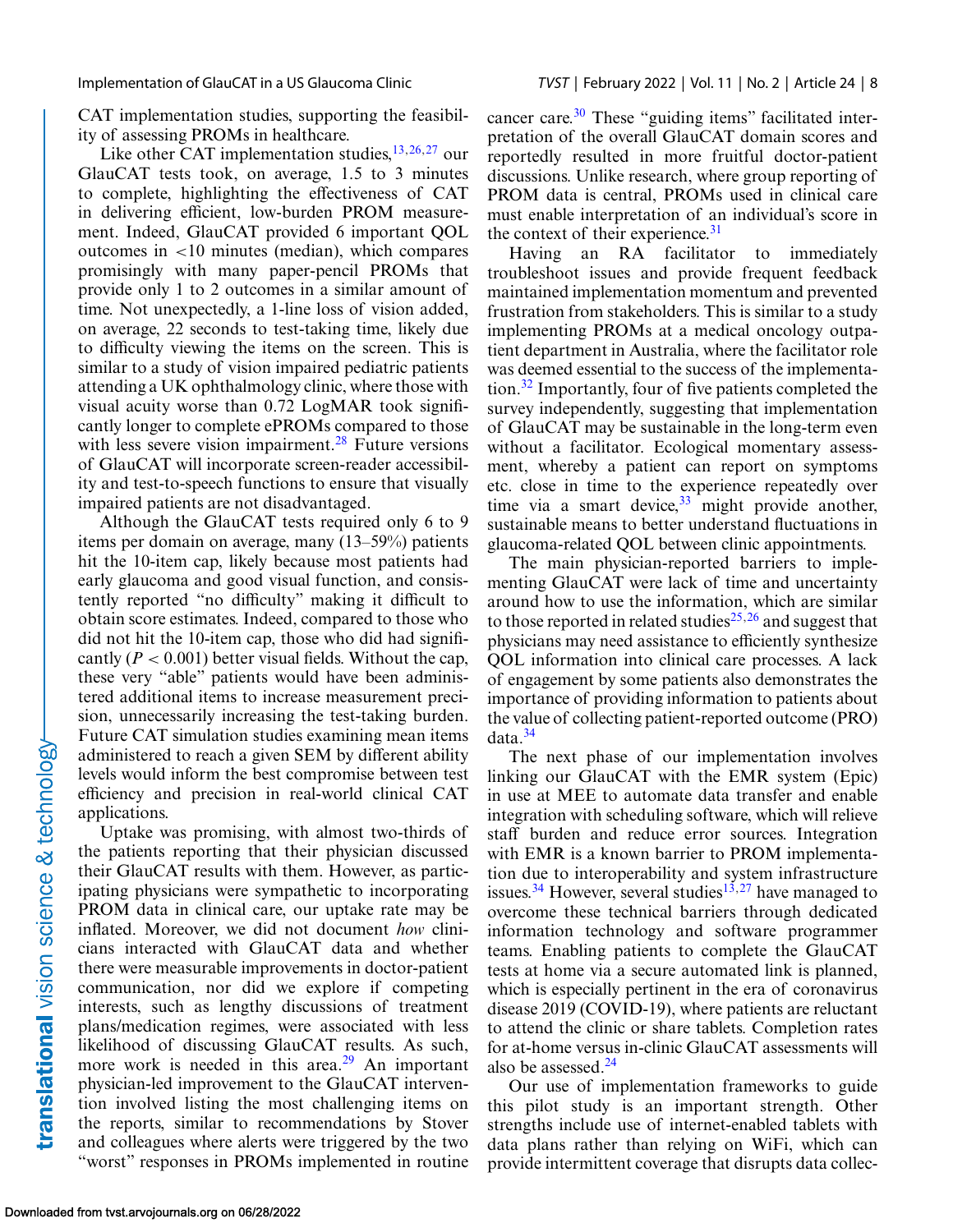tion resulting in test-taking frustration,  $13$  and the large number of qualitative and quantitative outcomes assessed. Finally, our staged approach allowed us to troubleshoot issues before rolling out more widely.

Our relatively small sample size, which may have impacted our ability to fully evaluate the implementation, is a limitation. As we did not collect qualitative data from patients, we lack an in-depth understanding of their test-taking experiences. Our short timeframe means we could not assess how collecting PROM data impacted on downstream patient outcomes, such as medication adherence, treatment effectiveness, and healthcare utilization; nor could we evaluate long-term implementation outcomes, such as reach/penetration, adoption, cost, and sustainability. Longitudinal studies measuring clinical, health-related, and implementation end points are needed.

Our pilot implementation of six GlauCAT QOL tests in busy glaucoma outpatient clinics, the first of its kind in ophthalmology, was feasible and acceptable from both patients' and providers' perspectives. The GlauCAT's ability to provide multiple outcomes with low test-taking burden makes it an attractive tool to measure QOL in glaucoma, replacing more burdensome paper-pencil PROMs. Optimizing workflow through pre-clinic test administration and integration with EMRs are key improvement goals. Further work to evaluate the impact of integrating GlauCAT into clinical care on long-term patient outcomes is needed.

# **Acknowledgments**

Supported by the NMRC Senior-Clinician Scientist Awards (#NMRC/CSASI/0009/2016). The funding organization had no role in the design or conduct of this research or preparation of this paper.

Disclosure: **E.K. Fenwick**, None; **A.M. Roldan**, None; **O.A. Halawa**, None; **R.S. Meshkin**, None; **N. Zebardast**, None; **V. Popov**, None; **P. Lis**, None; **D.S. Friedman**, None; **E.L. Lamoureux**, None

Co-first authors, EKF, AMR and OAH contributed equally to this manuscript.

† Co-senior authors, DSF and ELL contributed equally to this manuscript.

# **References**

1. Basch E. Patient-Reported Outcomes - Harnessing Patients' Voices to Improve Clinical Care. *N Engl J Med*. 2017;376(2):105–108.

<span id="page-8-0"></span>Implementation of GlauCAT in a US Glaucoma Clinic *TVST* | February 2022 | Vol. 11 | No. 2 | Article 24 | 9

- 2. Baumhauer J, Bozic K. Value-based Healthcare: Patient-reported Outcomes in Clinical Decision Making. *Clin Orthop Relat Res*. 2016;474:1375– 1378.
- 3. Chen J, Ou L, Hollis SJ. A systematic review of the impact of routine collection of patient reported outcome measures on patients, providers and health organisations in an oncologic setting. *BMC Health Services Research*. 2013;13:211.
- 4. Black N. Patient reported outcome measures could help transform healthcare. *BMJ (Clinical Research Ed)*. 2013;346:f167.
- 5. Health Catalyst. Survey: Fewer Than 2 in 10 Hospitals Regularly Use Patient-Reported Outcomes Despite Medicare's Impending Plans for the Measures 2016: Available from: https://www. [prnewswire.com/news-releases/survey-fewer-than-](https://www.prnewswire.com/news-releases/survey-fewer-than-2-in-10-hospitals-regularly-use-patient-reported-outcomes-despite-medicares-impending-plans-for-the-measures-300306532.html)2-in-10-hospitals-regularly-use-patient-reportedoutcomes-despite-medicares-impending-plansfor-the-measures-300306532.html.
- 6. Basch E, Wilfong L, Schrag D. Adding Patient-Reported Outcomes to Medicare's Oncology Value-Based Payment Model. *JAMA*. 2020;323(3):213–214.
- 7. Calvert M, Kyte D, Price G, Valderas JM, Hjollund NH. Maximising the impact of patient reported outcome assessment for patients and society. *BMJ (Clinical Research Ed)*. 2019;364:k5267.
- 8. Rotenstein L, Huckman R, Wagle N. Making Patients and Doctors Happier — The Potential of Patient-Reported Outcomes. *N Engl J Med*. 2017;377(14):1309–1312.
- 9. Snyder CF, Jensen RE, Segal JB, Wu AW. Patientreported outcomes (PROs): putting the patient perspective in patient-centered outcomes research. *Med Care*. 2013;51(8 Suppl 3):S73–S79.
- 10. Cella D, Gershon R, Lai JS, Choi S. The future of outcomes measurement: item banking, tailored short-forms, and computerized adaptive assessment. *Qual Life Res*. 2007;16(Suppl 1):133– 141.
- 11. Revicki DA, Cella DF. Health status assessment for the twenty-first century: item response theory, item banking and computer adaptive testing. *Qual Life Res*. 1997;6(6):595–600.
- 12. Forkmann T, Boecker M, Norra C, Eberle N, Kircher T, Schauerte P, et al. Development of an item bank for the assessment of depression in persons with mental illnesses and physical diseases using Rasch analysis. *Rehabil Psychol*. 2009;54(2):186–197.
- 13. Papuga MO, Dasilva C, McIntyre A, Mitten D, Kates S, Baumhauer JF. Large-scale clinical implementation of PROMIS computer adaptive testing with direct incorporation into the electronic medi-